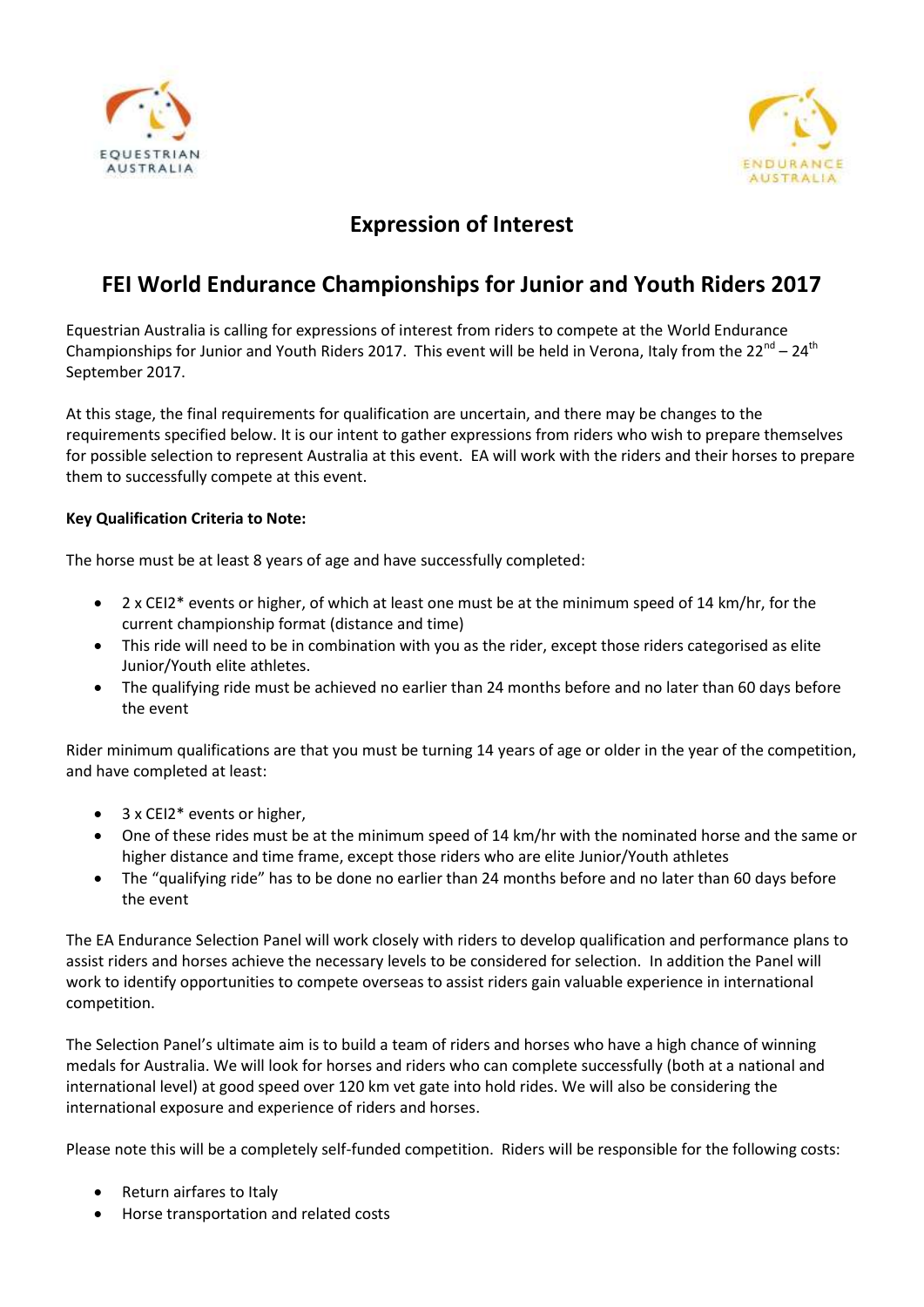- Transport to/from the airports
- Meals and accommodation
- Insurance (The EA National Office can assist with this insurance)
- Entry fees and any other related expenses

If you are interested in riding at international Championship events and in representing Australia, we encourage you to submit an expression of interest on the following form. It is not necessary to be qualified at this point as there is time available to meet the requirements for selection.

Closing date for the expression of interest is  $15^{th}$  December 2016.